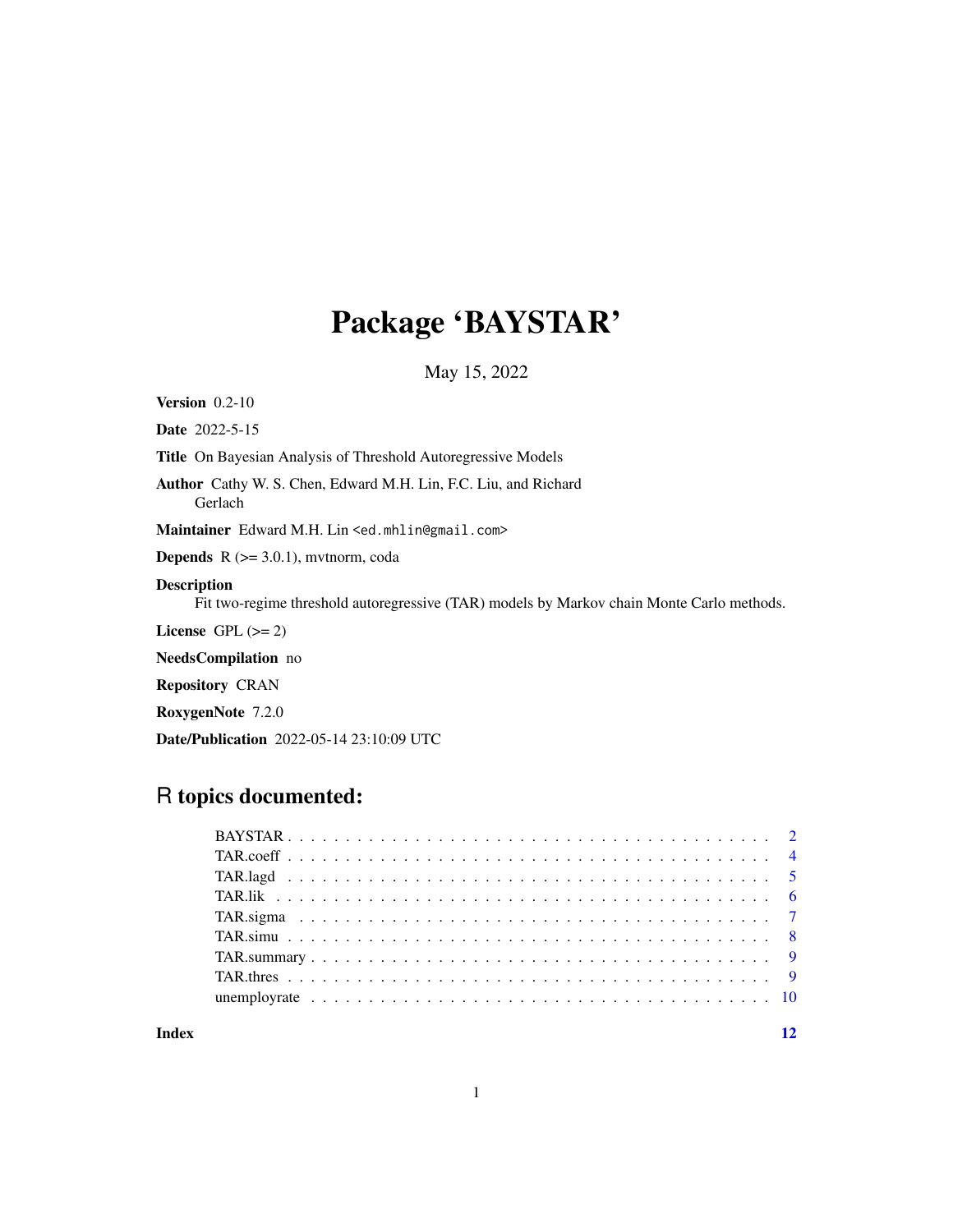<span id="page-1-0"></span>

#### Description

Bayesian estimation and one-step-ahead forecasting for two-regime TAR model, as well as monitoring MCMC convergence. One may want to allow for higher-order AR models in the different regimes. Parsimonious subset AR could be assigned in each regime in the BAYSTAR function rather than a full AR model (i.e. the autoregressive orders could be not a continuous series).

#### Usage

BAYSTAR(x, lagp1, lagp2, Iteration, Burnin, constant, d0, step.thv, thresVar, mu01, v01, mu02, v02, v0, lambda0, refresh,tplot)

| $\times$  | A vector of time series.                                                                                                                                                                                                                                                                                                     |
|-----------|------------------------------------------------------------------------------------------------------------------------------------------------------------------------------------------------------------------------------------------------------------------------------------------------------------------------------|
| lagp1     | A vector of non-zero autoregressive lags for the lower regime (regime one). For<br>example, an AR model with $p1=3$ in lags 1,3, and 5 would be set as $l$ agp1<-c(1,3,5).                                                                                                                                                   |
| lagp2     | A vector of non-zero autoregressive lags for the upper regime (regime two).                                                                                                                                                                                                                                                  |
| Iteration | The number of MCMC iterations.                                                                                                                                                                                                                                                                                               |
| Burnin    | The number of burn-in iterations for the sampler.                                                                                                                                                                                                                                                                            |
| constant  | The intercepts include in the model for each regime, if constant=1. Otherwise,<br>if constant=0. (Default: constant=1)                                                                                                                                                                                                       |
| d0        | The maximum delay lag considered. (Default: $d\theta = 3$ )                                                                                                                                                                                                                                                                  |
| step.thv  | Step size of tuning parameter for the Metropolis-Hasting algorithm.                                                                                                                                                                                                                                                          |
| thresVar  | A vector of time series for the threshold variable. (if missing, the series x is<br>used.)                                                                                                                                                                                                                                   |
| mu01      | The prior mean of $\phi$ in regime one. This setting can be a scalar or a column<br>vector with dimension equal to the number of $\phi$ . If this sets a scalar value, then<br>the prior mean for all of $\phi$ are this value. (Default: a vector of zeros)                                                                 |
| v01       | The prior covariance matrix of $\phi$ in regime one. This setting can either be a<br>scalar or a square matrix with dimensions equal to the number of $\phi$ . If this sets<br>a scalar value, then prior covariance matrix of $\phi$ is that value times an identity<br>matrix. (Default: a diagonal matrix are set to 0.1) |
| mu02      | The prior mean of $\phi$ in regime two. This setting can be a scalar or a column<br>vector with dimension equal to the number of $\phi$ . If this sets a scalar value, then<br>the prior mean for all of $\phi$ are this value. (Default: a vector of zeros)                                                                 |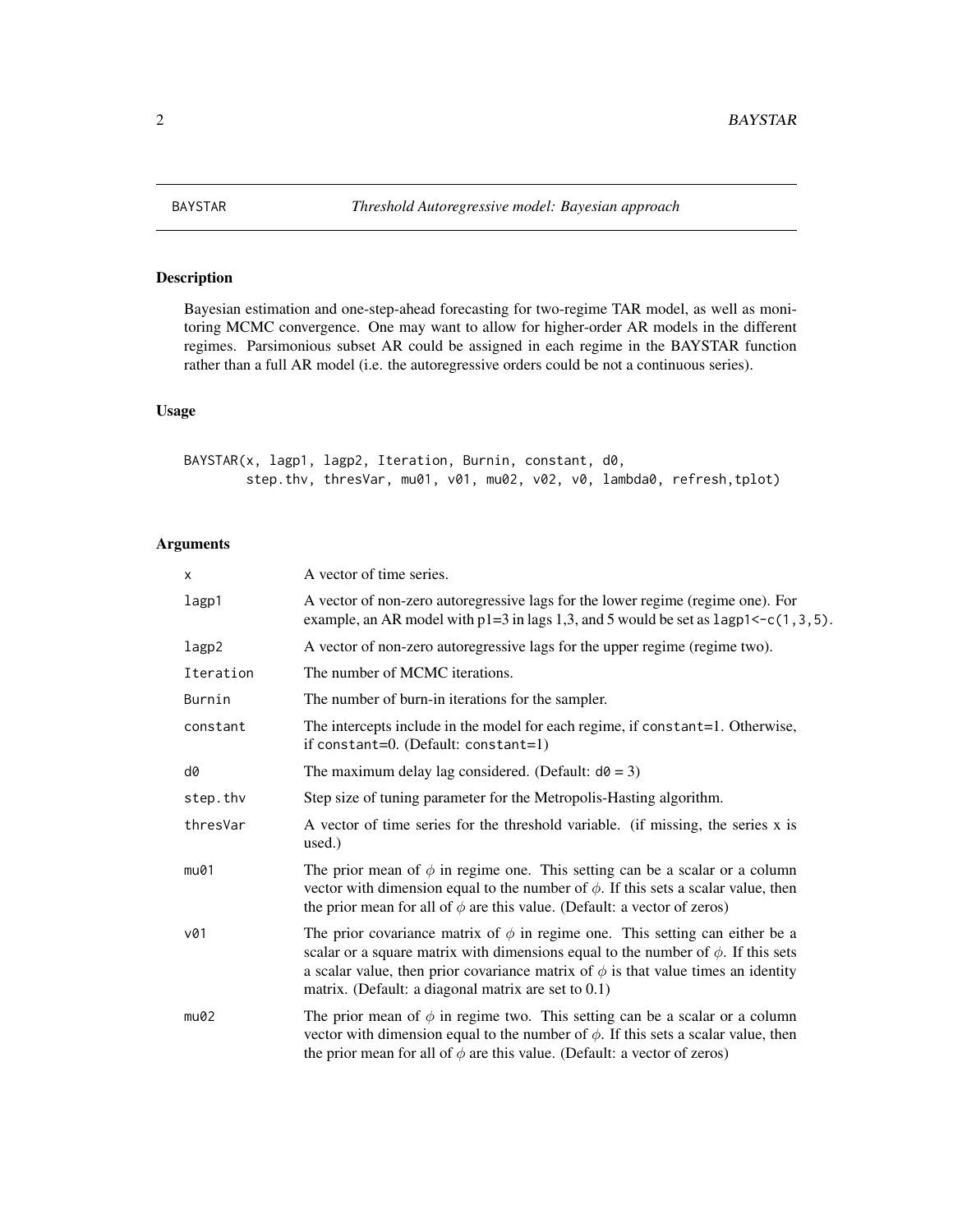| v02     | The prior covariance matrix of $\phi$ in regime two. This setting can either be a<br>scalar or a square matrix with dimensions equal to the number of $\phi$ . If this sets<br>a scalar value, then prior covariance matrix of $\phi$ is that value times an identity<br>matrix. (Default: a diagonal matrix are set to 0.1) |
|---------|------------------------------------------------------------------------------------------------------------------------------------------------------------------------------------------------------------------------------------------------------------------------------------------------------------------------------|
| v0      | $\sqrt{0}/2$ is the shape parameter for Inverse-Gamma prior of $\sigma^2$ . (Default: $\sqrt{0} = 3$ )                                                                                                                                                                                                                       |
| lambda0 | lambda0*v0/2 is the scale parameter for Inverse-Gamma prior of $\sigma^2$ . (Default:<br>$l$ ambda $\theta$ = the residual mean squared error of fitting an AR(p1) model to the<br>data.)                                                                                                                                    |
| refresh | Each refresh iteration for monitoring MCMC output. (Default: refresh=Iteration/2)                                                                                                                                                                                                                                            |
| tplot   | Trace plots and ACF plots for all parameter estimates. (Default: tplot=FALSE                                                                                                                                                                                                                                                 |

#### Details

Given the maximum AR orders p1 and p2, the two-regime  $SETAR(2:p1;p2)$  model is specified as:

$$
x_t = (\phi_0^{(1)} + \phi_1^{(1)}x_{t-1} + \ldots + \phi_{p1}^{(1)}x_{t-p1} + a_t^{(1)})I(z_{t-d} < = th) + (\phi_0^{(2)} + \phi_1^{(2)}x_{t-1} + \ldots + \phi_{p2}^{(2)}x_{t-p2} + a_t^{(2)}I(z_{t-d} > th)
$$

where th is the threshold value for regime switching;  $z_t$  is the threshold variable; d is the delay lag of threshold variable; and the error term  $a_t^{(j)}$ ,  $j$ ,  $(j = 1, 2)$ , for each regime is assumed to be an i.i.d. Gaussian white noise process with mean zero and variance  $sigma_j^2$ ,  $j = 1, 2$ . I(A) is an indicator function. Event A will occur if  $I(A)=1$  and otherwise if  $I(A)=0$ . One may want to allow parsimonious subset AR model in each regime rather than a full AR model.

#### Value

A list of output with containing the following components:

| $m$ cmc    | All MCMC iterations.                                                                                                                                 |
|------------|------------------------------------------------------------------------------------------------------------------------------------------------------|
| posterior  | The initial Burnin iterations are discarded as a burn-in sample, the final sample<br>of (Iteration-Burnin) iterates is used for posterior inference. |
| coef       | Summary Statistics of parameter estimation based on the final sample of (Iteration-Burnin)<br><i>iterates.</i>                                       |
| residual   | Residuals from the estimated model.                                                                                                                  |
| lagd       | The mode of time delay lag of the threshold variable.                                                                                                |
| <b>DIC</b> | The deviance information criterion (DIC); a Bayesian method for model com-<br>parison (Spiegelhalter et al, 2002)                                    |

#### Author(s)

Cathy W. S. Chen, Edward M.H. Lin, F.C. Liu, and Richard Gerlach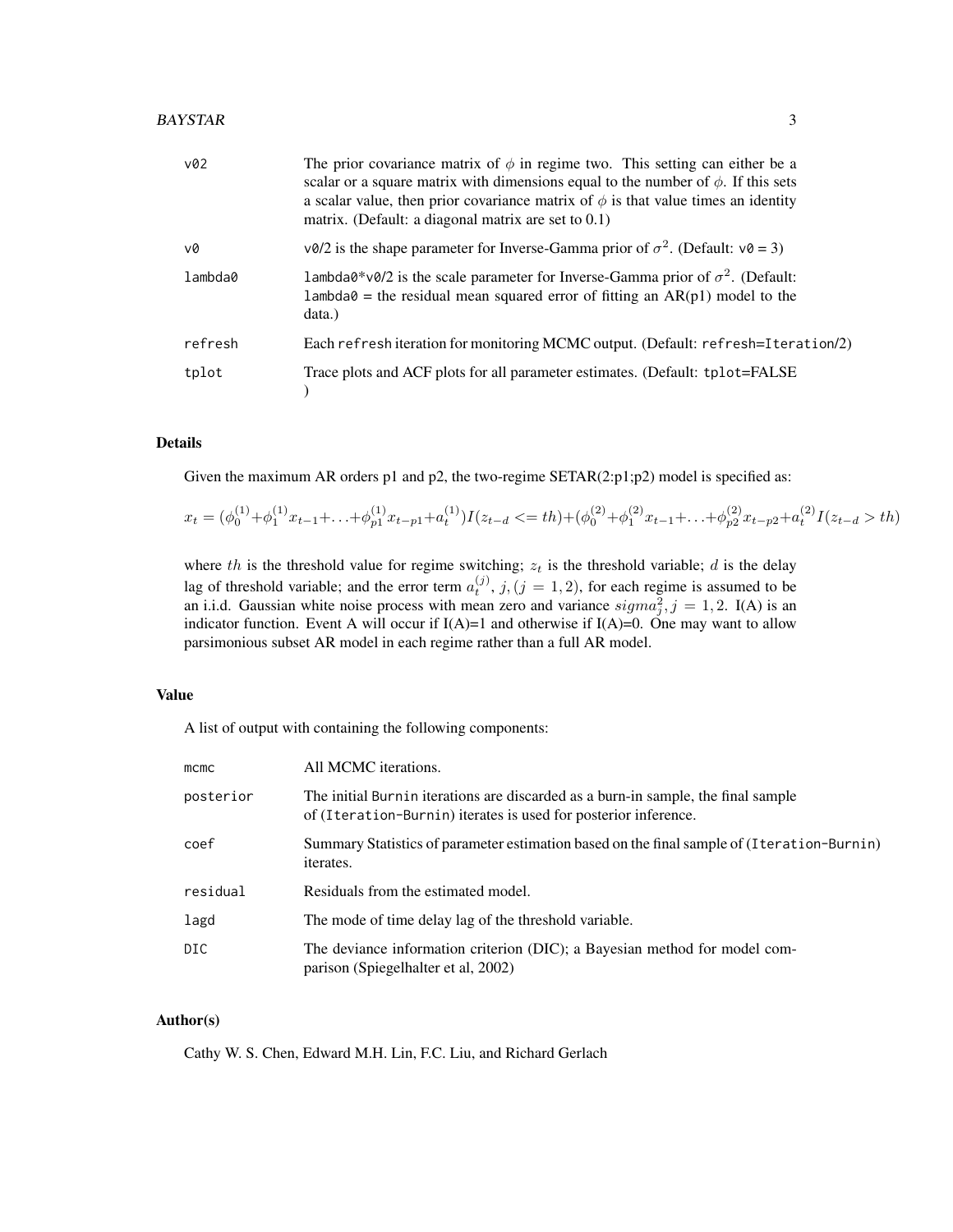#### Examples

```
set.seed(989981)
## Set the true values of all parameters
nob<- 200 ## No. of observations
lagd <- 1 \# delay lag of threshold variable
r <- 0.4 ## r is the threshold value
sig.1<- 0.8; sig.2<- 0.5 ## variances of error distributions for two regimes
p1<-2; p2<-1 ## No. of covariate in two regimes
ph.1<- c(0.1, -0.4, 0.3) ## mean coefficients for regime 1
ph.2\leq c(0.2,0.6) ## mean coefficients for regime 2
lagp1<-1:2lagp2<-1:1
yt<- TAR.simu(nob,p1,p2,ph.1,ph.2,sig.1,sig.2,lagd,r,lagp1,lagp2)
## Total MCMC iterations and burn-in iterations
Iteration <- 500
Burnin <- 200
## A RW (random walk) MH algorithm is used in simulating the threshold value
## Step size for the RW MH
step.thv<- 0.08
out <- BAYSTAR(yt,lagp1,lagp2,Iteration,Burnin,constant=1,step.thv=step.thv,tplot=TRUE)
```
TAR.coeff *Estimate AR coefficients*

#### Description

We assume a normal prior for the AR coefficients and draw AR coefficients from a multivariate normal posterior distribution. Parsimonious subset AR could be assigned in each regime in the BAYSTAR function rather than a full AR model.

#### Usage

```
TAR.coeff(reg, ay, p1, p2, sig, lagd,
          thres, mu0, v0, lagp1, lagp2, constant = 1, thresVar)
```

|     | A list containing:                            |
|-----|-----------------------------------------------|
|     | The regime is assigned. (equal to one or two) |
| aeg | The real data set. (input)                    |
| p1  | Number of AR coefficients in regime one.      |

<span id="page-3-0"></span>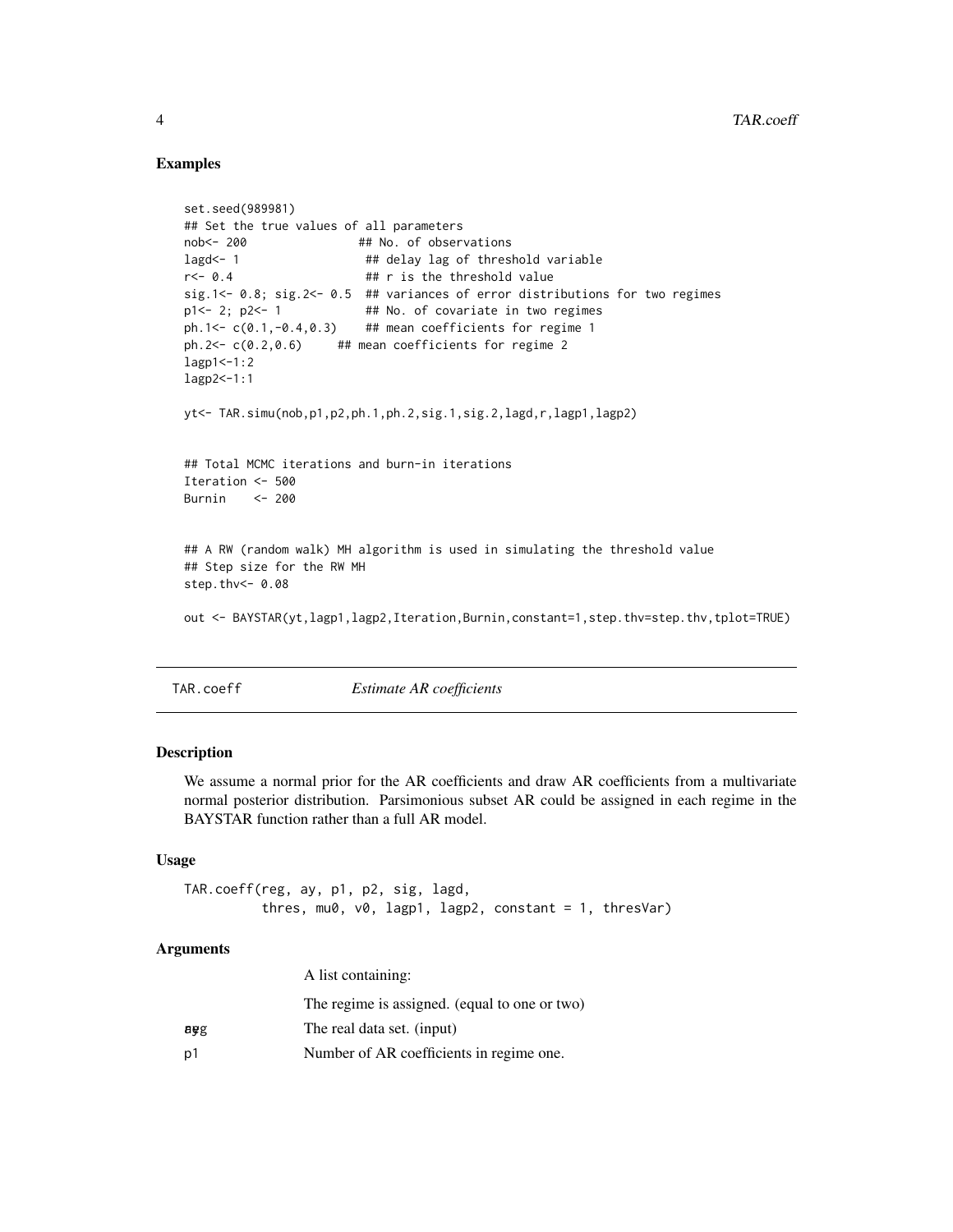#### <span id="page-4-0"></span>TAR.lagd 5

| p <sub>2</sub> | Number of AR coefficients in regime two.                                                                                                                                                 |
|----------------|------------------------------------------------------------------------------------------------------------------------------------------------------------------------------------------|
| sig            | The error terms of TAR model.                                                                                                                                                            |
| lagd           | The delay lag parameter.                                                                                                                                                                 |
| thres          | The threshold parameter.                                                                                                                                                                 |
| mu0            | Mean vector of conditional prior distribution in mean equation.                                                                                                                          |
| v0             | Covariance matrix of conditional prior distribution in mean equation.                                                                                                                    |
| lagp1          | The vector of non-zero autoregressive lags for the lower regime. (regime one);<br>e.g. An AR model with $p1=3$ , it could be non-zero lags 1,3, and 5 would set<br>$lagp1 < -c(1,3,5)$ . |
| lagp2          | The vector of non-zero autoregressive lags for the upper regime. (regime two)                                                                                                            |
| constant       | Use the CONSTANT option to fit a model with/without a constant term (1/0).<br>By default CONSTANT=1.                                                                                     |
| thresVar       | Exogenous threshold variable. (if missing, the self series are used)                                                                                                                     |

#### Author(s)

Cathy W.S. Chen, F.C. Liu

TAR.lagd *Identification of lag order of threshold variable*

#### Description

The delay d has a discrete uniform prior over the integers: 1,2,..., d0, where d0 is a set maximum delay. We draw the delay lag of threshold variable from a multinomial distribution.

#### Usage

TAR.lagd(ay, p1, p2, ph.1, ph.2, sig.1, sig.2, thres,  $lasp1$ ,  $lasp2$ , constant = 1,  $d0$ , thresVar)

|                | A list containing:                             |
|----------------|------------------------------------------------|
|                | The real data set. (input)                     |
| pŷ             | Number of AR coefficients in regime one.       |
| p <sub>2</sub> | Number of AR coefficients in regime two.       |
| ph.1           | The vector of AR parameters in regime one.     |
| ph.2           | The vector of AR parameters in regime two.     |
| sig.1          | The error terms of AR model in the regime one. |
| sig.2          | The error terms of AR model in the regime two. |
| thres          | The threshold parameter.                       |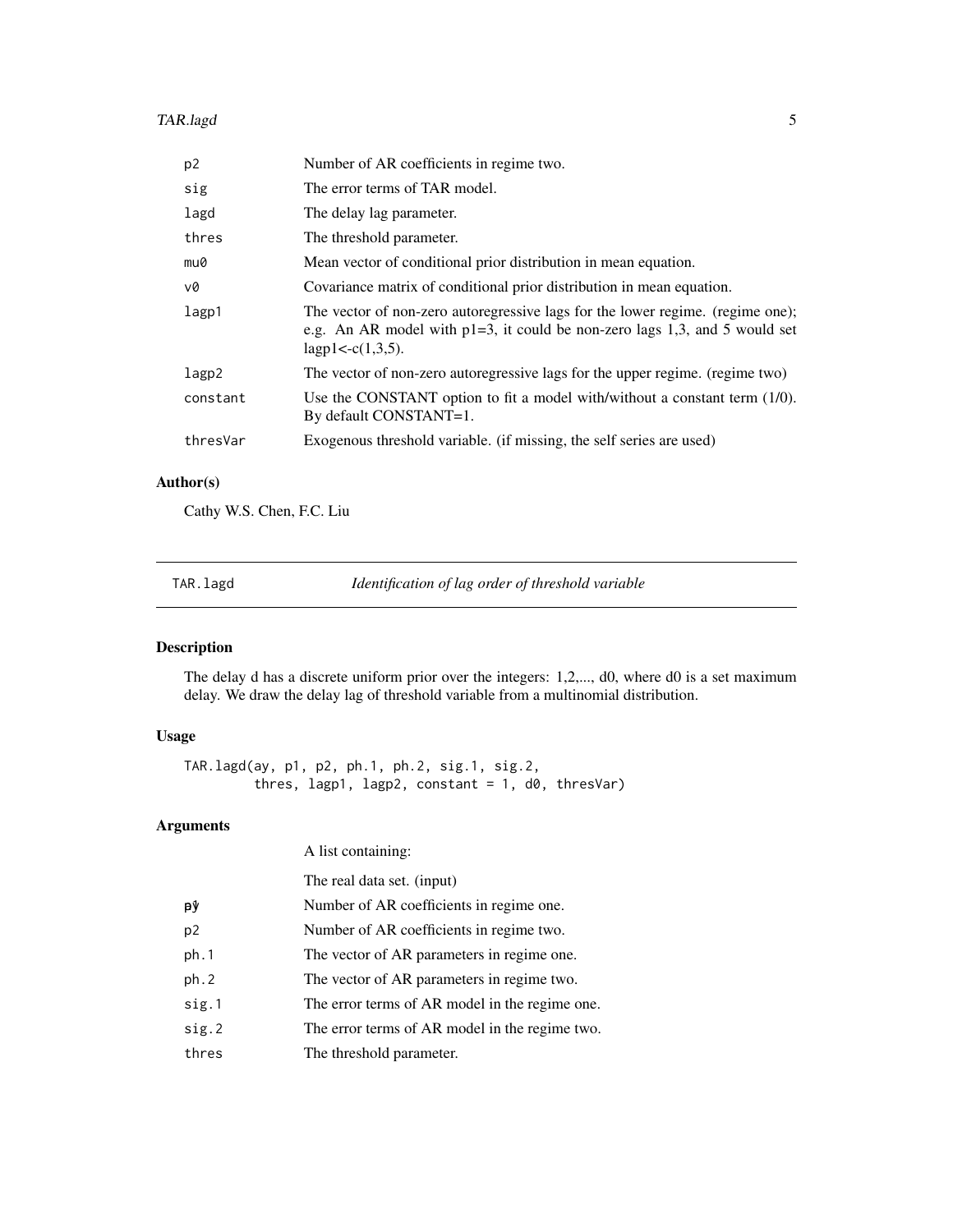<span id="page-5-0"></span>

| lagp1    | The vector of non-zero autoregressive lags for the lower regime. (regime one);<br>e.g. An AR model with $p1=3$ , it could be non-zero lags 1,3, and 5 would set<br>lagp1<- $c(1,3,5)$ . |
|----------|-----------------------------------------------------------------------------------------------------------------------------------------------------------------------------------------|
| lagp2    | The vector of non-zero autoregressive lags for the upper regime. (regime two)                                                                                                           |
| constant | Use the CONSTANT option to fit a model with/without a constant term $(1/0)$ .<br>By default CONSTANT=1.                                                                                 |
| d0       | The maximum delay lag could be selected.                                                                                                                                                |
| thresVar | Exogenous threshold variable. (if missing, the series $x$ is used)                                                                                                                      |

#### Author(s)

Cathy W.S. Chen, Edward Lin

| Log-likelihood function<br>TAR.lik |
|------------------------------------|
|------------------------------------|

#### Description

To calculate the model log-likelihood function.

#### Usage

```
TAR.lik(ay, p1, p2, ph.1, ph.2, sig.1, sig.2,
       lagd, thres, lagp1, lagp2, constant = 1, thresVar)
```

|                | A list containing:                                                                                                                                                                       |
|----------------|------------------------------------------------------------------------------------------------------------------------------------------------------------------------------------------|
|                | The real data set. (input)                                                                                                                                                               |
| рŷ             | Number of AR coefficients in regime one.                                                                                                                                                 |
| p <sub>2</sub> | Number of AR coefficients in regime two.                                                                                                                                                 |
| ph.1           | The vector of AR parameters in regime one.                                                                                                                                               |
| ph.2           | The vector of AR parameters in regime two.                                                                                                                                               |
| sig.1          | The error terms of AR model in the regime one.                                                                                                                                           |
| sig.2          | The error terms of AR model in the regime two.                                                                                                                                           |
| lagd           | The delay lag parameter.                                                                                                                                                                 |
| thres          | The threshold parameter.                                                                                                                                                                 |
| lagp1          | The vector of non-zero autoregressive lags for the lower regime. (regime one);<br>e.g. An AR model with $p1=3$ , it could be non-zero lags 1,3, and 5 would set<br>$lagp1 < -c(1,3,5)$ . |
| lagp2          | The vector of non-zero autoregressive lags for the upper regime. (regime two)                                                                                                            |
| constant       | Use the CONSTANT option to fit a model with/without a constant term $(1/0)$ .<br>By default CONSTANT=1.                                                                                  |
| thresVar       | Exogenous threshold variable. (if missing, the series x is used)                                                                                                                         |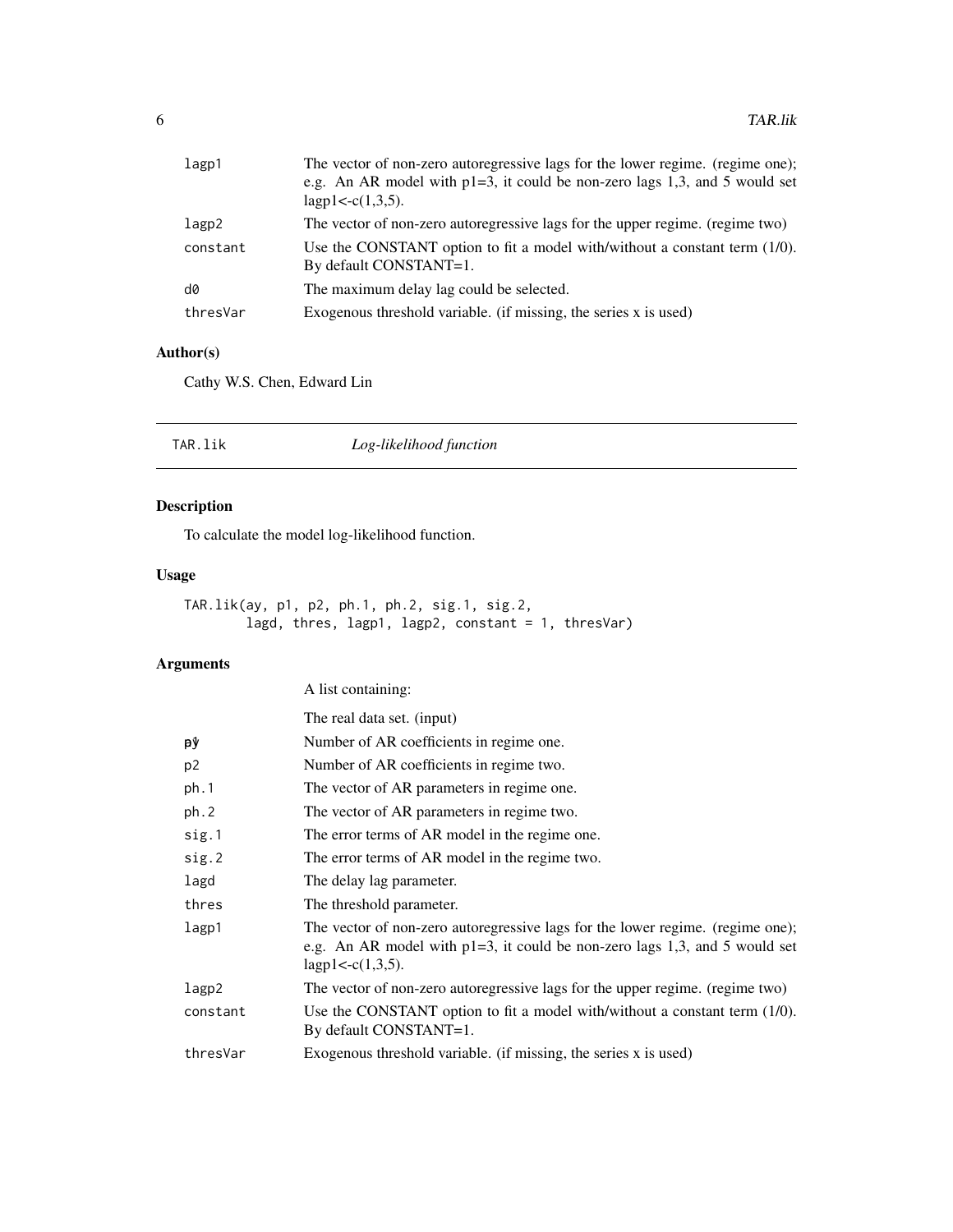#### <span id="page-6-0"></span>TAR.sigma 7

#### Author(s)

Cathy W.S. Chen, F.C. Liu

#### TAR.sigma *To draw the variance of error distribution.*

#### Description

We employ a conjugate prior, Inverse-Gamma distribution, for sigma squared in regime j, j=1,2. To draw the variance of error distribution from an Inverse-Gamma posterior distribution.

#### Usage

TAR.sigma(reg, ay, thres, lagd, p1, p2, ph, v, lambda, lagp1, lagp2, constant = 1, thresVar)

A list containing:

#### Arguments

|           | The regime is assigned. (equal to one or two)                                                                                                                                           |
|-----------|-----------------------------------------------------------------------------------------------------------------------------------------------------------------------------------------|
| tbges     | The threshold parameter.                                                                                                                                                                |
| lagd      | The delay lag parameter.                                                                                                                                                                |
| p1        | Number of AR coefficient in regime one.                                                                                                                                                 |
| p2        | Number of AR coefficient in regime two.                                                                                                                                                 |
| ph        | The vector of AR parameters in regime reg.                                                                                                                                              |
| ay        | The real data set. (input)                                                                                                                                                              |
| v, lambda | The hyper-parameter of Inverse Gamma distribution for priors of variance. (i.e.<br>IG(v/2,lambda/2))                                                                                    |
| lagp1     | The vector of non-zero autoregressive lags for the lower regime. (regime one);<br>e.g. An AR model with $p1=3$ , it could be non-zero lags 1,3, and 5 would set<br>lagp1< $-c(1,3,5)$ . |
| lagp2     | The vector of non-zero autoregressive lags for the upper regime. (regime two)                                                                                                           |
| constant  | Use the CONSTANT option to fit a model with/without a constant term (1/0).<br>By default CONSTANT=1.                                                                                    |
| thresVar  | Exogenous threshold variable. (if missing, the series x is used)                                                                                                                        |
|           |                                                                                                                                                                                         |

#### Author(s)

Cathy W.S. Chen, Edward Lin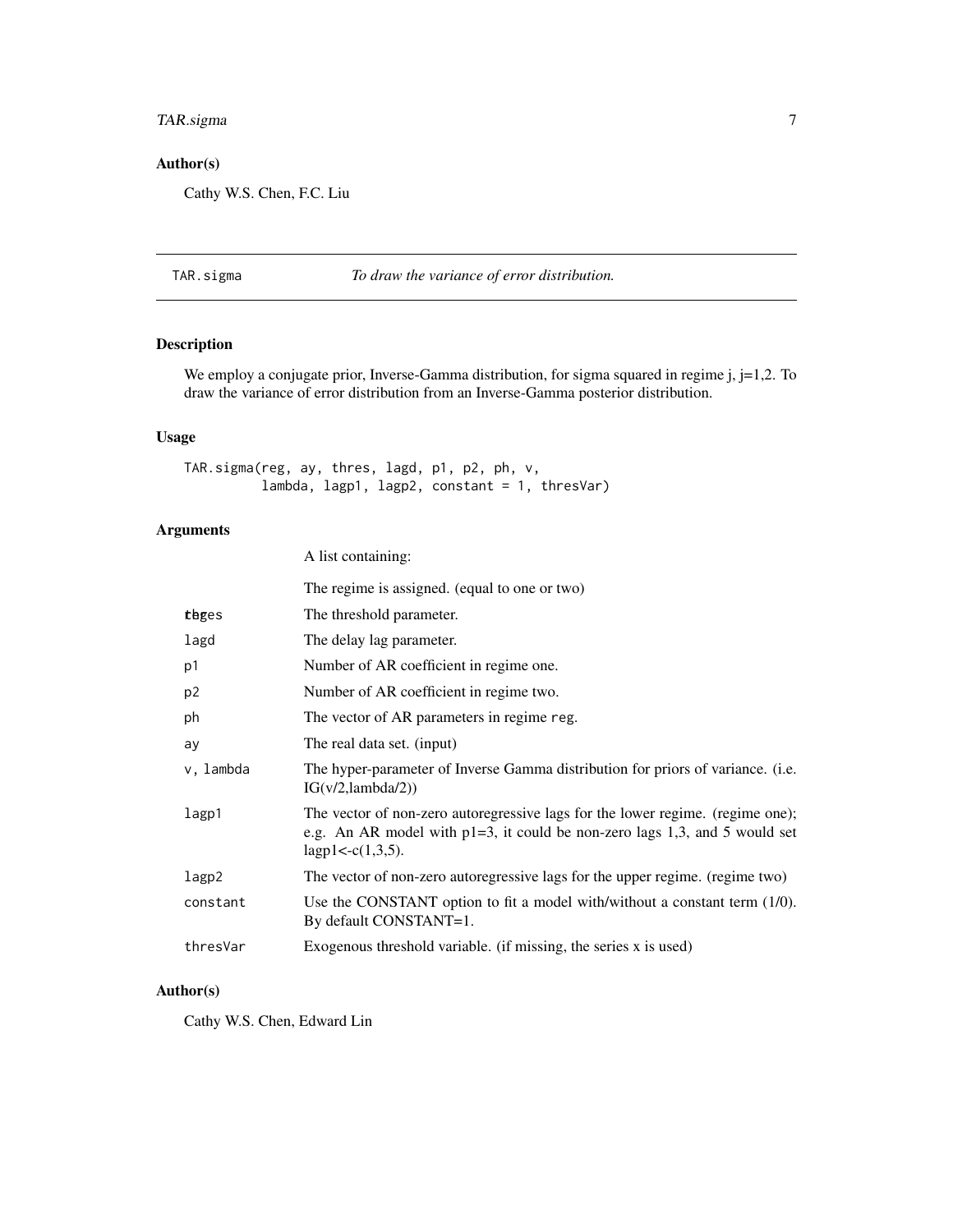<span id="page-7-0"></span>

#### Description

To generate the simulated data from TAR(2;p1,p2) model.

#### Usage

TAR.simu(nob, p1, p2, ph.1, ph.2, sig.1, sig.2, lagd, thres, lagp1, lagp2)

#### Arguments

| nob            | Number of observations that we want to simulate.                                                                                                                                         |
|----------------|------------------------------------------------------------------------------------------------------------------------------------------------------------------------------------------|
| p1             | Number of AR coefficient in regime one.                                                                                                                                                  |
| p <sub>2</sub> | Number of AR coefficient in regime two.                                                                                                                                                  |
| ph.1           | The vector of AR parameters in regime one.                                                                                                                                               |
| ph.2           | The vector of AR parameters in regime two.                                                                                                                                               |
| sig.1          | The error terms in regime one.                                                                                                                                                           |
| sig.2          | The error terms in regime two.                                                                                                                                                           |
| lagd           | The delay lag parameter.                                                                                                                                                                 |
| thres          | The threshold parameter.                                                                                                                                                                 |
| lagp1          | The vector of non-zero autoregressive lags for the lower regime. (regime one);<br>e.g. An AR model with $p1=3$ , it could be non-zero lags 1,3, and 5 would set<br>$lagp1 < -c(1,3,5)$ . |
| lagp2          | The vector of non-zero autoregressive lags for the upper regime. (regime two)                                                                                                            |
|                |                                                                                                                                                                                          |

#### Author(s)

Cathy W.S. Chen, Edward Lin

#### Examples

```
## Set the true values of all parameters
nob<- 2000 ## No. of observations
lagd <- 1 \## delay lag of threshold variable
r<- 0.4 ## r is the threshold value
sig.1<- 0.8; sig.2<- 0.5 ## variances of error distributions for two regimes
p1<- 2; p2<- 2 ## No. of covariate in two regimes
ph.1<- c(0.1,-0.4,0.3) ## mean coefficients for regime 1
ph.2<- c(0.2,0.3,0.3) ## mean coefficients for regime 2
lagp1<-1:2
lagp2<-1:2
```
yt<- TAR.simu(nob,p1,p2,ph.1,ph.2,sig.1,sig.2,lagd,r,lagp1,lagp2)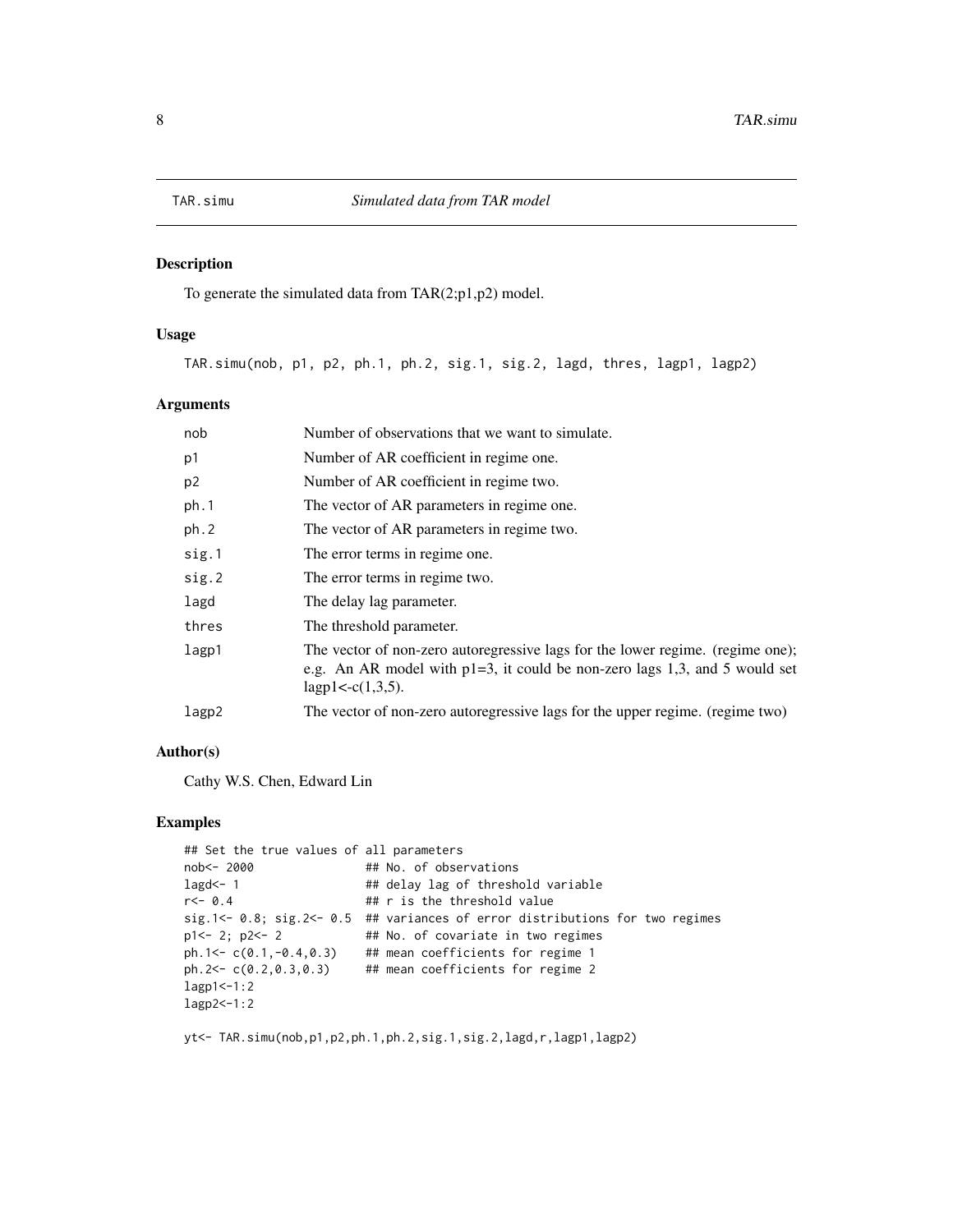<span id="page-8-0"></span>

#### Description

A summary of the MCMC output can be obtained via the function TAR.summary. TAR.summary returns the posterior mean, median, standard deviation and the lower and upper bound of the 95% Bayes posterior interval for all parameters, all botained from the sampling period only, after burn-in.

#### Usage

```
TAR.summary(x, lagp1, lagp2, constant = 1)
```
#### Arguments

|          | A list containing:                                                                                                                                                                       |
|----------|------------------------------------------------------------------------------------------------------------------------------------------------------------------------------------------|
|          | A matrix of the MCMC output of estimater parameters.                                                                                                                                     |
| kagp1    | The vector of non-zero autoregressive lags for the lower regime. (regime one);<br>e.g. An AR model with $p1=3$ , it could be non-zero lags 1,3, and 5 would set<br>$lagp1 < -c(1,3,5)$ . |
| lagp2    | The vector of non-zero autoregressive lags for the upper regime. (regime two)                                                                                                            |
| constant | Use the CONSTANT option to fit a model with/without a constant term $(1/0)$ .<br>By default CONSTANT=1.                                                                                  |

#### Author(s)

Cathy W.S. Chen, F.C. Liu

TAR.thres *To draw a threshold value.*

#### Description

The prior for the threshold parameter *thres*, follows a uniform prior on a range  $(l,u)$ , where l and u can be set as relevant percentiles of the observed threshold variable. This prior could be considered to correspond to an empirical Bayes approach, rather than a fully Bayesian one. The posterior distribution of thres is not of a standard distributional form, thus requiring us to use the Metropolis-Hastings (MH) method to achieve the desired sample for thres.

#### Usage

```
TAR.thres(ay, p1, p2, ph.1, ph.2, sig.1, sig.2, lagd, thres,
          step.r = 0.02, bound, lagp1, lagp2, constant = 1, thresVar)
```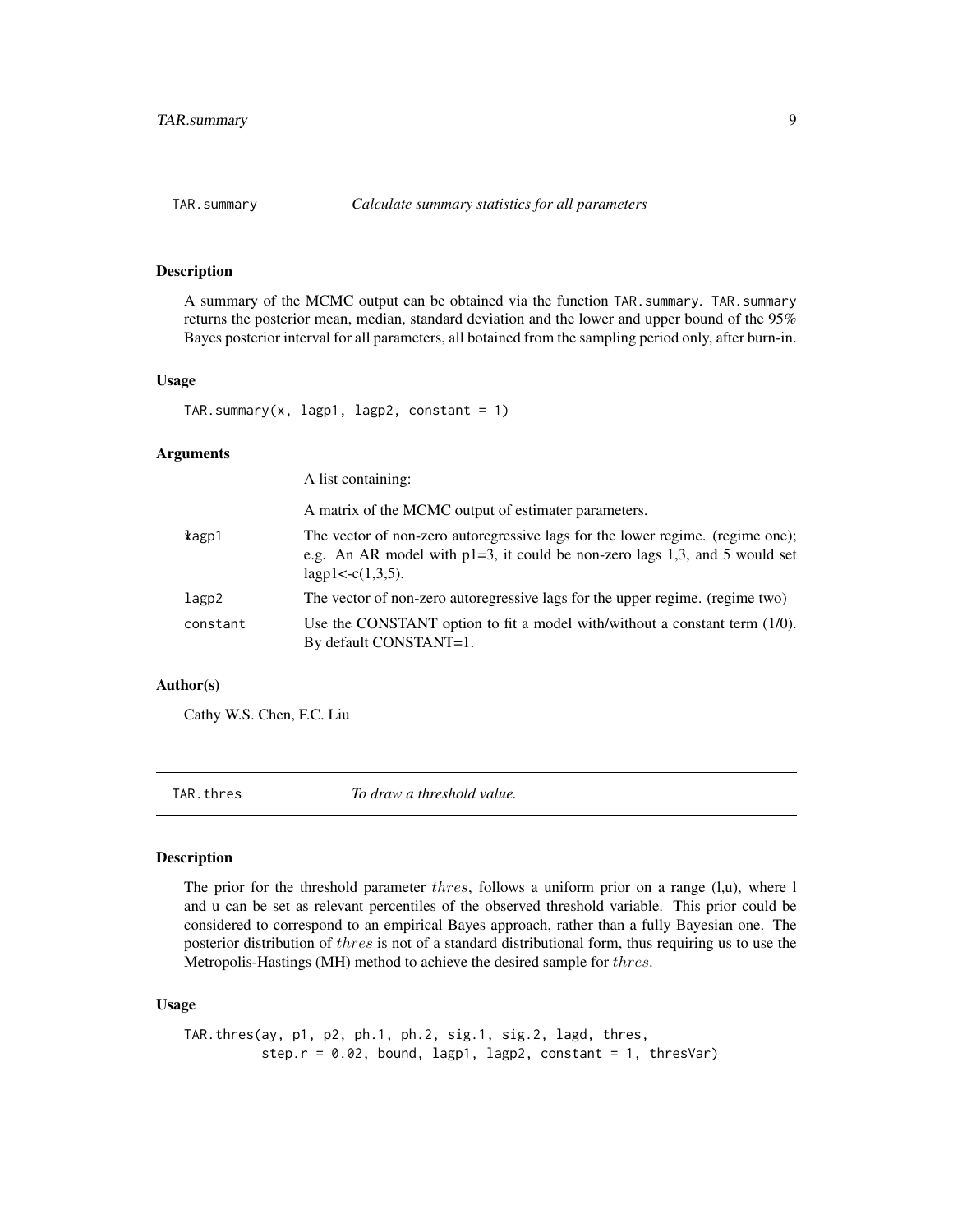#### <span id="page-9-0"></span>Arguments

| A list containing:                                                                                                                                                                      |
|-----------------------------------------------------------------------------------------------------------------------------------------------------------------------------------------|
| The real data set. (input)                                                                                                                                                              |
| Number of AR coefficients in regime one.                                                                                                                                                |
| Number of AR coefficients in regime two.                                                                                                                                                |
| The vector of AR parameters in regime one.                                                                                                                                              |
| The vector of AR parameters in regime two.                                                                                                                                              |
| The error terms of AR model in the regime one.                                                                                                                                          |
| The error terms of AR model in the regime two.                                                                                                                                          |
| The delay lag parameter.                                                                                                                                                                |
| The threshold parameter.                                                                                                                                                                |
| Step size of threshold variable for the MH algorithm are controlled the proposal<br>variance.                                                                                           |
| The bound of threshold parameter.                                                                                                                                                       |
| The vector of non-zero autoregressive lags for the lower regime. (regime one);<br>e.g. An AR model with $p1=3$ , it could be non-zero lags 1,3, and 5 would set<br>lagp1< $-c(1,3,5)$ . |
| The vector of non-zero autoregressive lags for the upper regime. (regime two)                                                                                                           |
| Use the CONSTANT option to fit a model with/without a constant term (1/0).<br>By default CONSTANT=1.                                                                                    |
| Exogenous threshold variable. (if missing, the series x is used)                                                                                                                        |
|                                                                                                                                                                                         |

#### Author(s)

Cathy W.S. Chen, F.C. Liu

unemployrate *U.S. monthly civilian unemployment rate*

#### Description

U.S. monthly civilian unemployment rate, seasonally adjusted and measured in percentage, from January 1948 to March 2004. The data set is available in Tsay (2005).

#### Usage

```
data(unemployrate)
```
#### Format

unemployrate is a data frame with 675 observations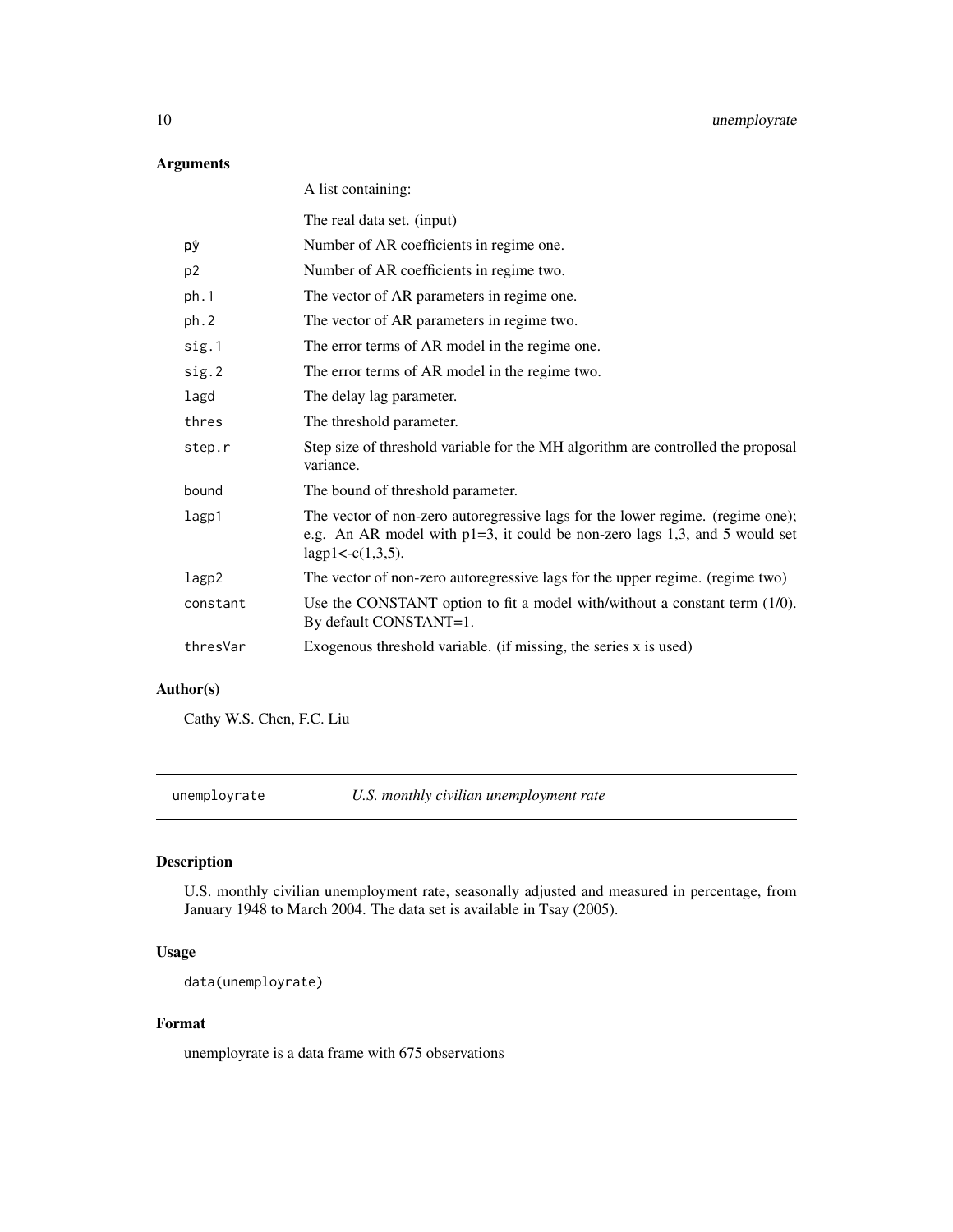#### unemployrate 11

#### Source

The data are obtained from the Bureau of Labor statistics, Department of Labor.

#### References

Tsay, R.S. (2005) Analysis of Financial Time Series. Second ed. Wiley, Hoboken.

#### Examples

data(unemployrate) plot.ts(unemployrate)